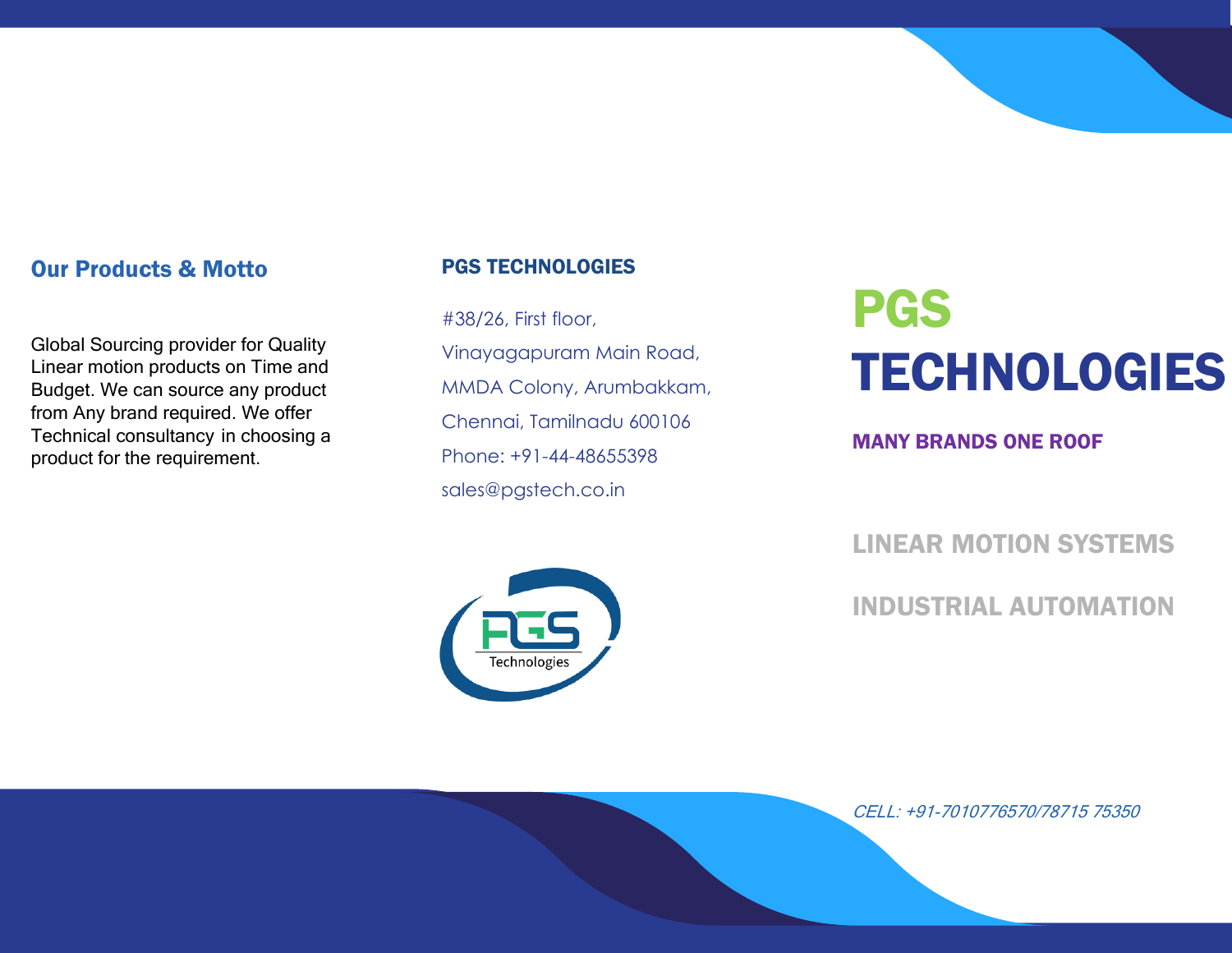# ABOUT US

We are one of the leading Bearing suppliers and having an experience of over a decade. To know us in brief, our profile has an approved registered supplier for Steel plants, Power plants, Solvent plants, Sugar plants, Railways, Paper Mills, Transformer manufacturers etc and Many reputed firms all over the country having wide experience in this arena and Receiving regular orders, which are being executed to the customer satisfaction. We assure you our best competitive rates, strict delivery time lines and genuine bearings at all times. We deal with THK, NSK, HIWIN, MISUMI, NTN, SKF, FAG, IKO, GMT, TIMKEN & many more brands.

We serve all the best Brands under One roof.

We hope you will surely rely on us for future requirements of genuine bearings.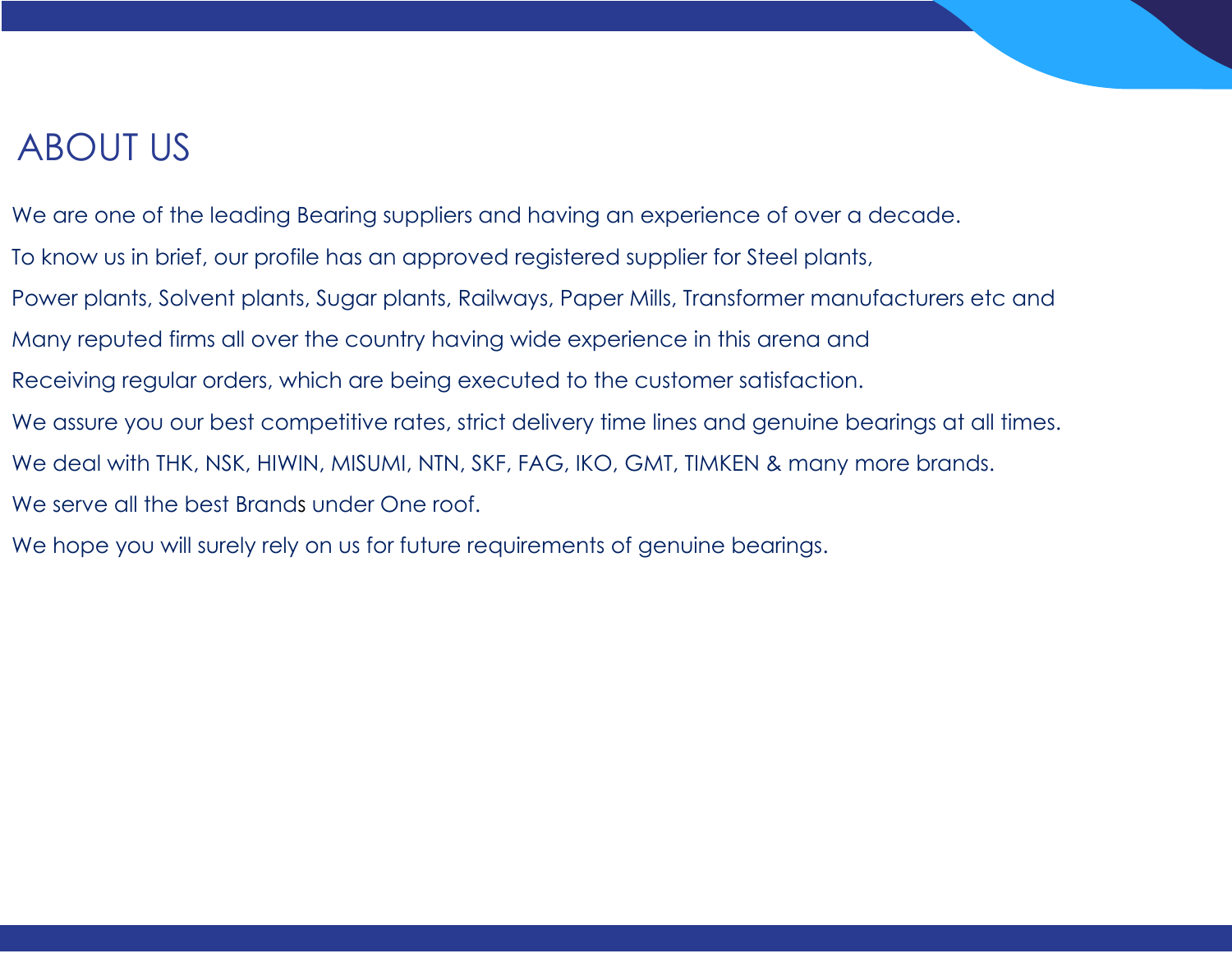

PRECISION/DIN COMPLIANT/ROLLED/GROUND BALLSCREWS



# LINEAR MOTION GUIDE CROSS ROLLER RING CROSS ROLLER GUIDE/ BALL



# BALL SPINE / SPLINE NUT CAM FOLLOWER FOLLOWER





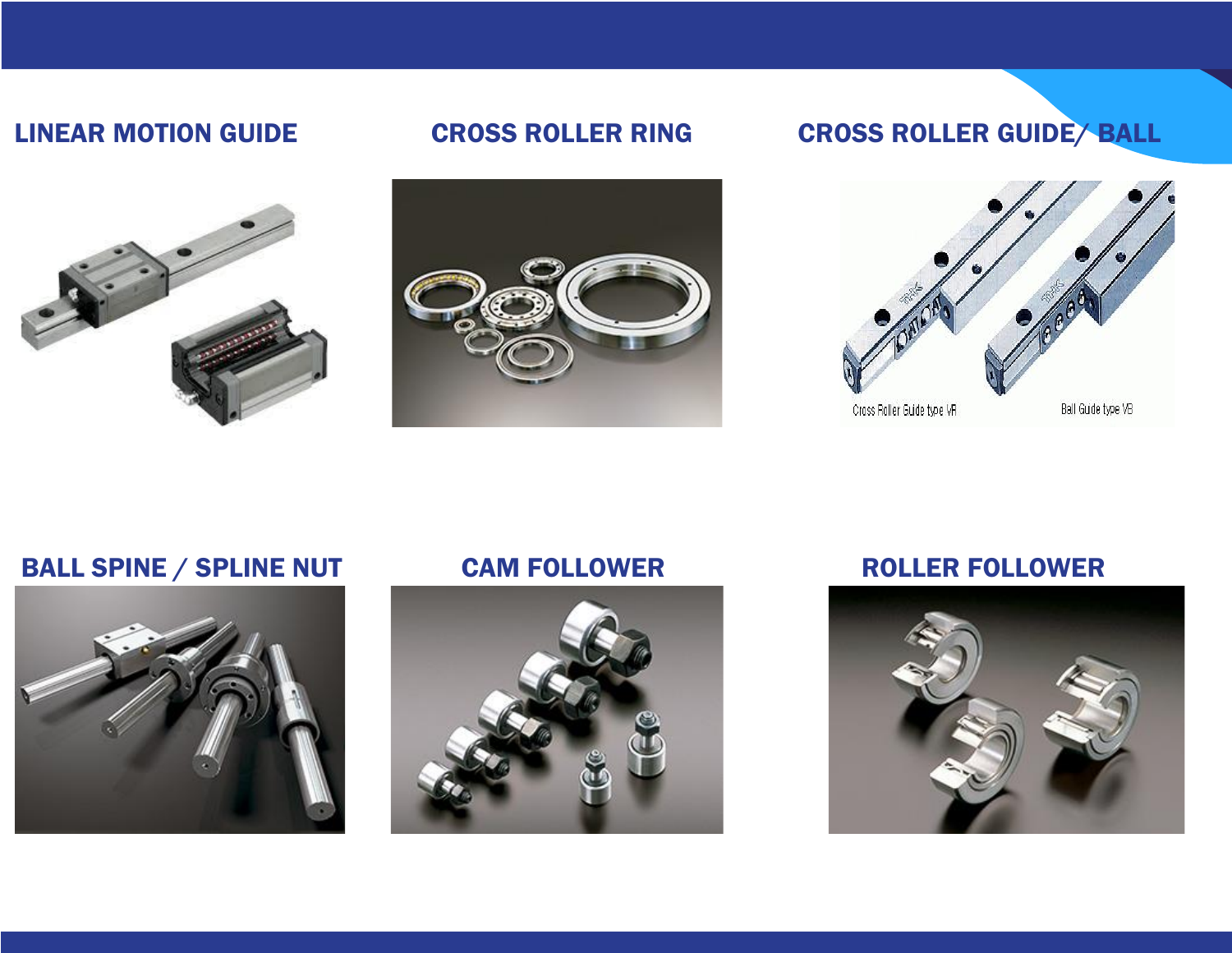# PRECISION / DIN COMPLIANT / ROLLED/ GROUND/ ROTARY BALL SCREWS AND NUT







### BALL SCREW SUPPORT UNIT





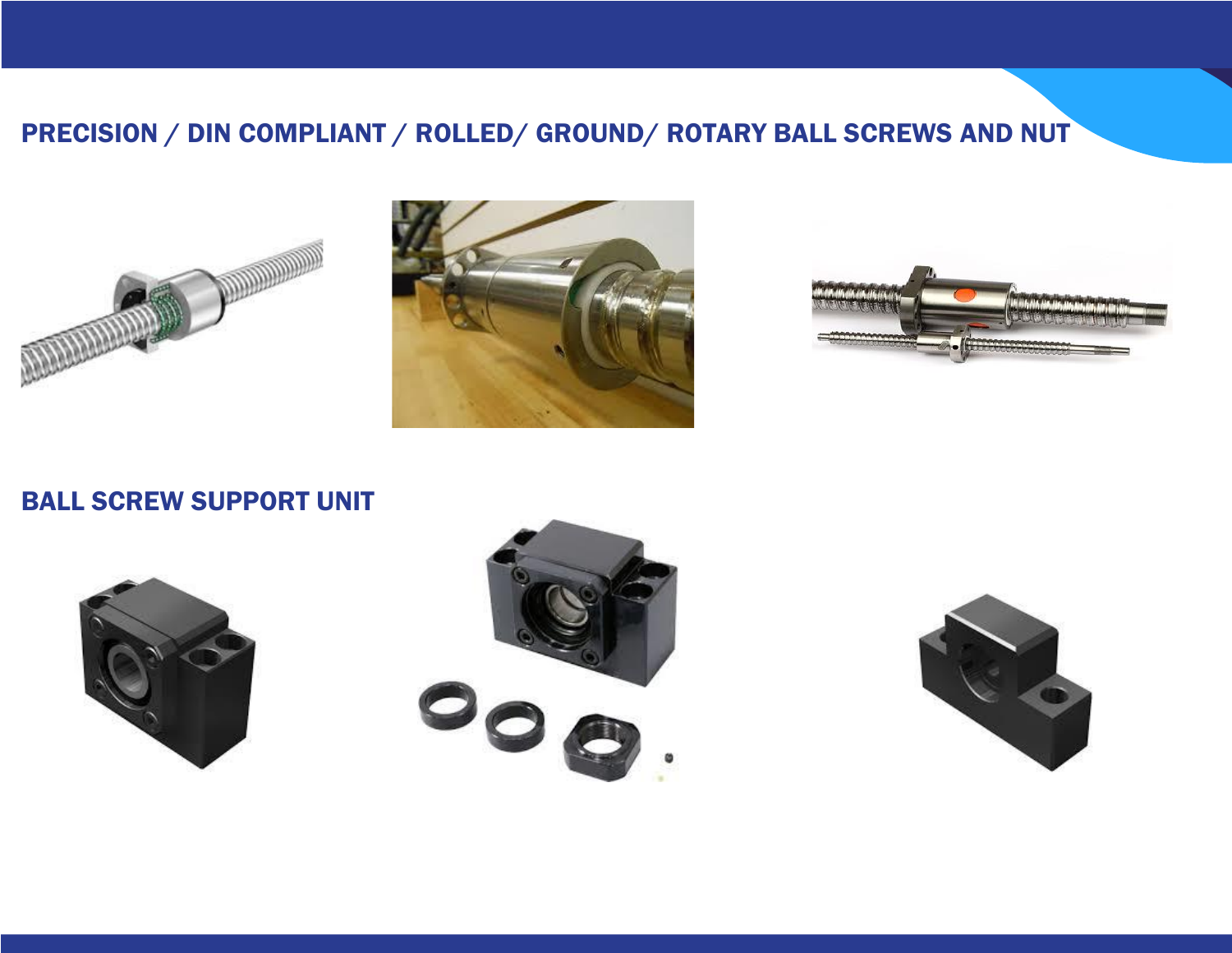



### LEAD SCREW AND NUT LINEAR BUSHING INDUCTION CHROME SHAFTS



SLIDE PACK LINK BALL SLIDE RAIL





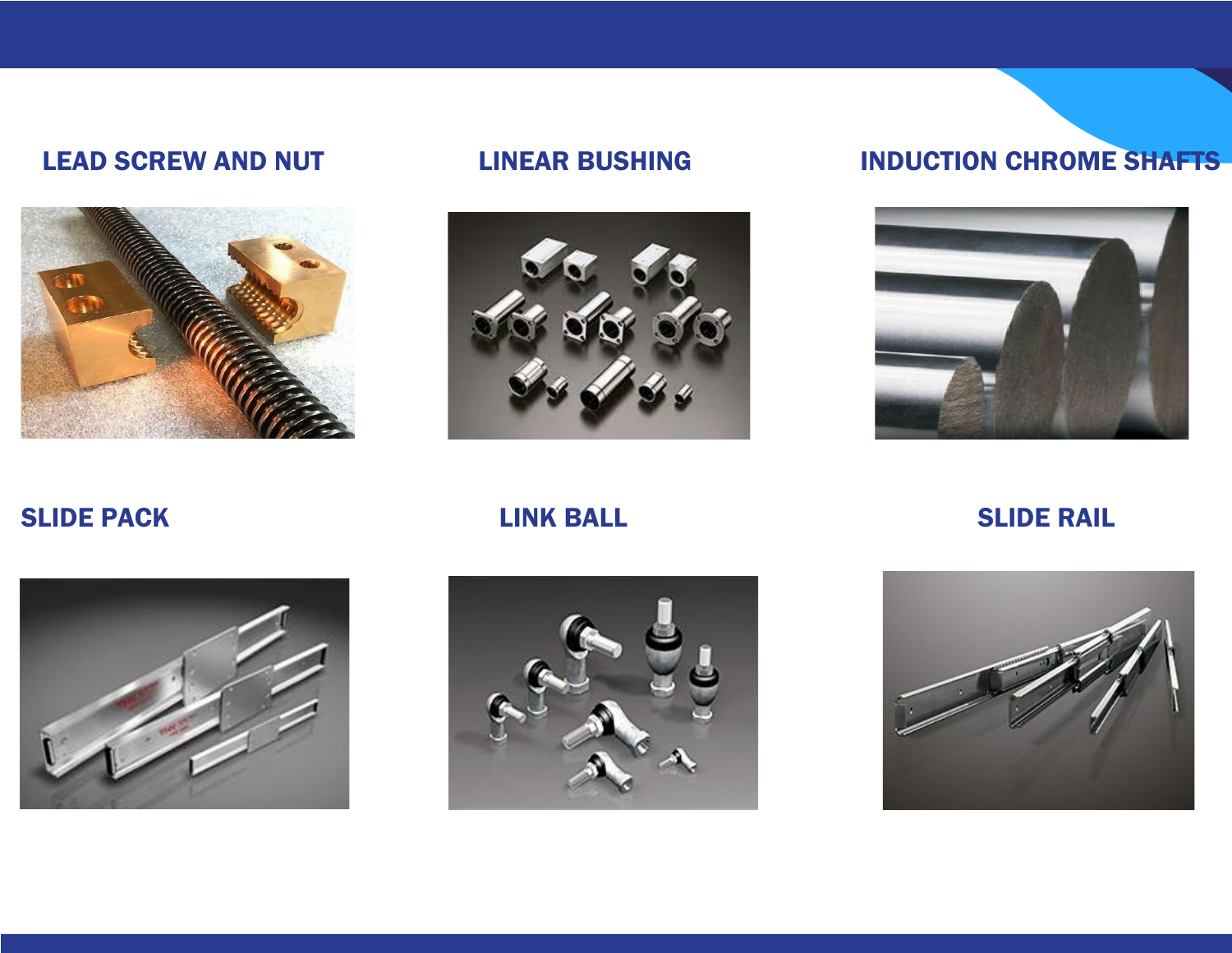

### LM STROKE COUPLING LM GUIDE ACTUATOR





### ROLLING & PLAIN BEARING SCARA ROBOT MOTOR AND DRIVES





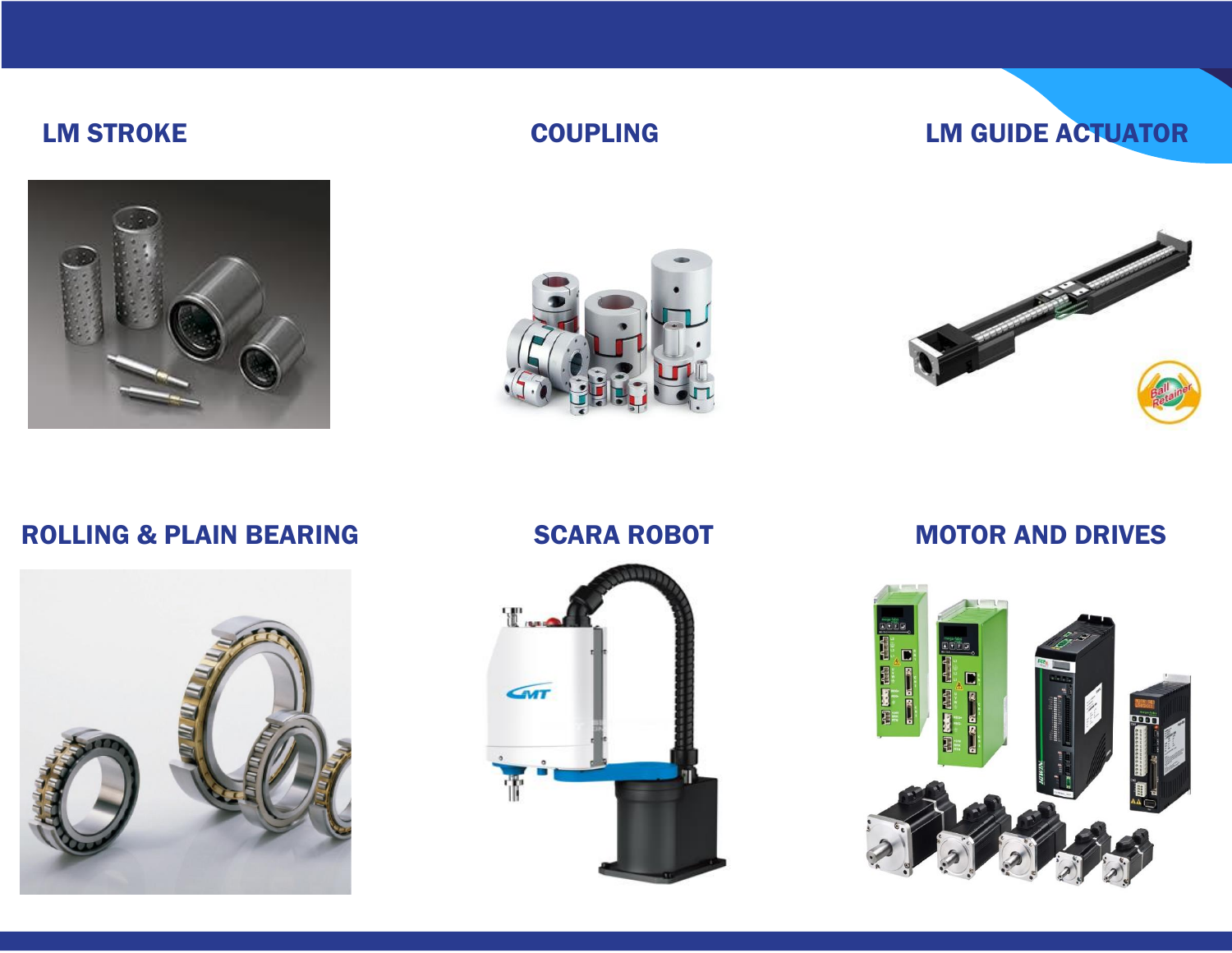

# PRECISION LINEAR PACK **RACK & PINION** PLANETARY REDUCERS





**Helical** Cylindrical Readucer

### GRIPPERS INDUSTRIAL ROBOTS